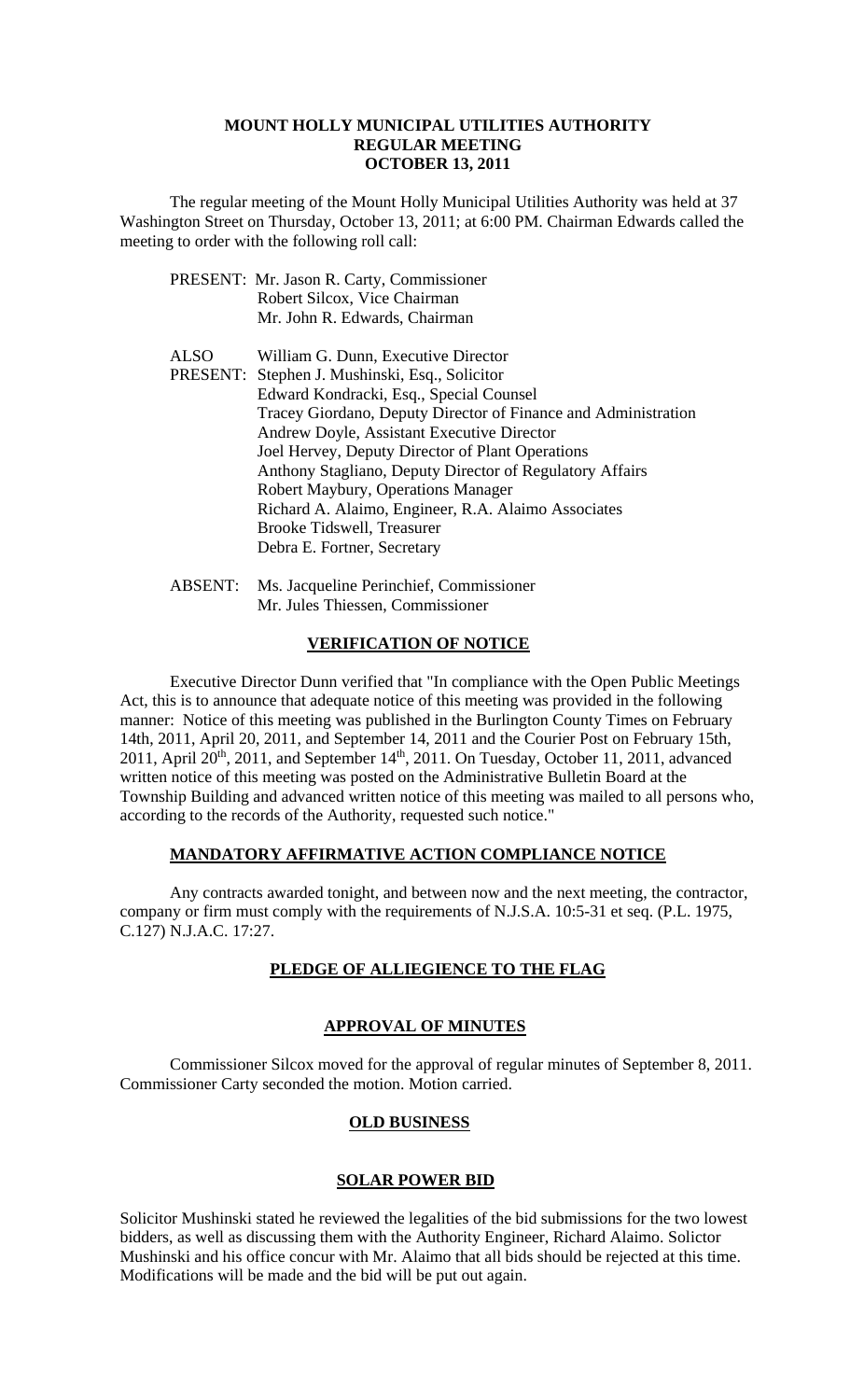#### **RESOLUTION 2011-94**

# **A RESOLUTION OF THE MOUNT HOLLY MUNICIPAL UTILITIES AUTHORITY REJECTING ALL SOLAR REQUESTS FOR PROPOSAL**

Commissioner Carty moved for the approval of Resolution 2011-94. Commissioner Silcox seconded the motion. At the call of the roll, the vote was:

AYES: Commissioner Carty, Commissioner Silcox, Chairman Edwards.

NAYS: None

### **GENERATOR BID**

 Commissioner Carty asked for clarification of how many generators this bid was for. Executive Director Dunn stated it is for two generators for two pump stations.

## **RESOLUTION 2011-95**

## **A RESOLUTION OF THE MOUNT HOLLY MUNCIPAL UTILITIES AUTHORITY APPROVING THE CONTRACT FOR TWO KOHLER POWER SYSTEM NATURAL GAS FIRED EMERGENCY GENERATORS MODEL 30REZG (CONTRACT 2011-11)**

Commissioner Silcox moved for the approval of Resolution 2011-95. Commissioner Carty seconded the motion. At the call of the roll, the vote was:

AYES: Commissioner Carty, Commissioner Silcox, Chairman Edwards.

NAYS: None

# **NEW BUSINESS**

#### **RESOLUTION 2011-96**

### **A RESOLUTION APPROVING THE SERVICE AGREEMENT WITH CVC SPECIALTY CHEMICALS, INC.**

 The Commissioners received information in their packets regarding the proposed service agreement with CVC Specialty Chemicals, Inc. Chairman Edwards asked if any comments had been received. The Executive Director stated that no written or oral comments were received. Chairman Edwards asked if there were any comments from the public. There were no comments from the public. Chairman Edwards asked if there were any comments from the Commissioners. There were no comments from the Commissioners. Chairman Edwards declared the public hearing closed.

 Commissioner Carty stated moving forward he would like to know when the Authority will be conducting a public hearing ahead of time rather then finding out about it the night of the board meeting. In the future Secretary Debra Fortner will e-mail Commissioner Carty when a public notice is placed.

Commissioner Silcox moved for the approval of Resolution 2011-96. Commissioner Carty seconded the motion. At the call of the roll, the vote was:

AYES: Commissioner Carty, Commissioner Silcox, Chairman Edwards.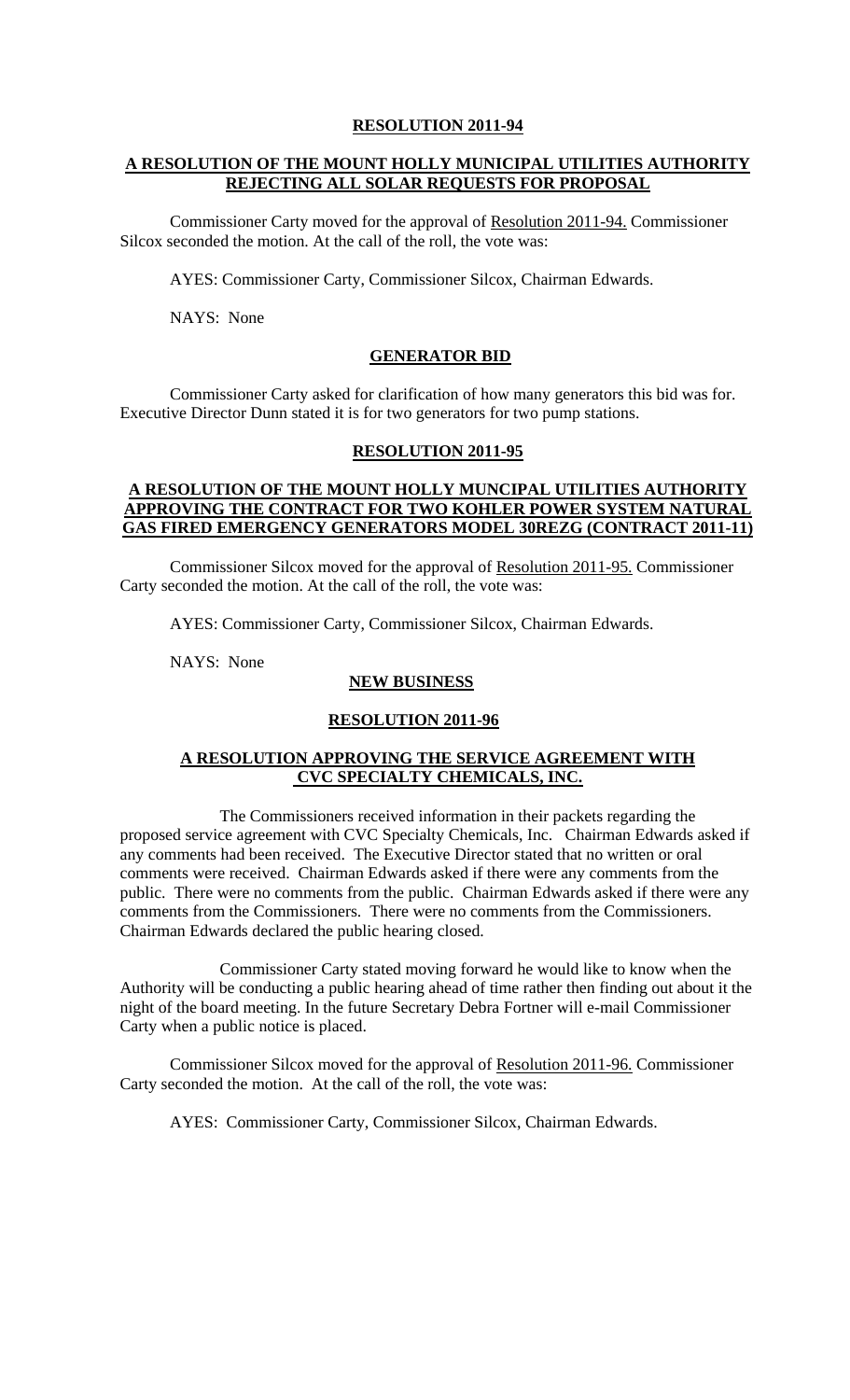## **RESOLUTION 2011-93**

# **A RESOLUTION OF THE MOUNT HOLLY MUNICIPAL UTILITIES AUTHORITY APPROVING THE ACTIVE VOLUNTEER RESPONDER POLICY**

 Commissioner Carty reported he has been going back and forth regarding this policy with Deputy Director of Regulatory Affairs, Stagliano. Commissioner Carty likes the policy and feels it is needed; it is something the Authority has lacked for years. He is, however, uncomfortable with the disciplinary action language contained in the policy. Commissioner Carty stated he would like to have the language reviewed by the solicitor. Solicitor Mushinski stated he has already reviewed the policy. Commissioner Carty stated that there are some slight additional changes he would like made to the material Mr. Mushinski has already reviewed.

Commissioner Silcox moved for the approval of Resolution 2011-93. Chairman Edwards seconded the motion.

Commissioner Silcox moved to table the resolution. Commissioner Carty seconded the motion. At the call of the roll, the vote was:

AYES: Commissioner Carty, Commissioner Silcox, Chairman Edwards

NAYES: None

# **RESOLUTION 2011-87**

#### **A RESOLUTION OF THE MOUNT HOLLY MUNICIPAL UTILITIES AUTHORITY AUTHORIZING CHANGE ORDER NO. 19 TO CONTRACT 2006-1 FOR THE MAPLE AVENUE AND RANCOCAS ROAD WWTP PROJECT**

Commissioner Silcox moved for the approval of Resolution 2011-87. Commissioner Carty seconded the motion. At the call of the roll, the vote was:

AYES: Commissioner Carty, Commissioner Silcox, Chairman Edwards

NAYES: None

# **RESOLUTION 2011-88**

### **A RESOLUTION OF THE MOUNT HOLLY MUNICIPAL UTILITIES AUTHORITY AUTHORIZING CHANGE ORDER NO. 3 TO CONTRACT 2006-A FOR UPGRADE OF THE EDWARD STREET PUMP STATION**

Commissioner Silcox moved for the approval of Resolution 2011-88. Commissioner Carty seconded the motion. At the call of the roll, the vote was:

AYES: Commissioner Carty, Commissioner Silcox, Chairman Edwards

NAYES: None

# **RESOLUTION 2011-89**

### **A RESOLUTION APPROVING THE OPERATING EXPENSES FOR THE MONTH OF SEPTEMBER 2011**

 Commissioner Silcox confirmed thus far the Authority has spent \$10, 500.00 on the solar project.

Commissioner Silcox moved for the approval of Resolution 2011-89. Commissioner Edwards seconded the motion. At the call of the roll, the vote was:

AYES: Commissioner Carty, Commissioner Silcox, Chairman Edwards

NAYS: None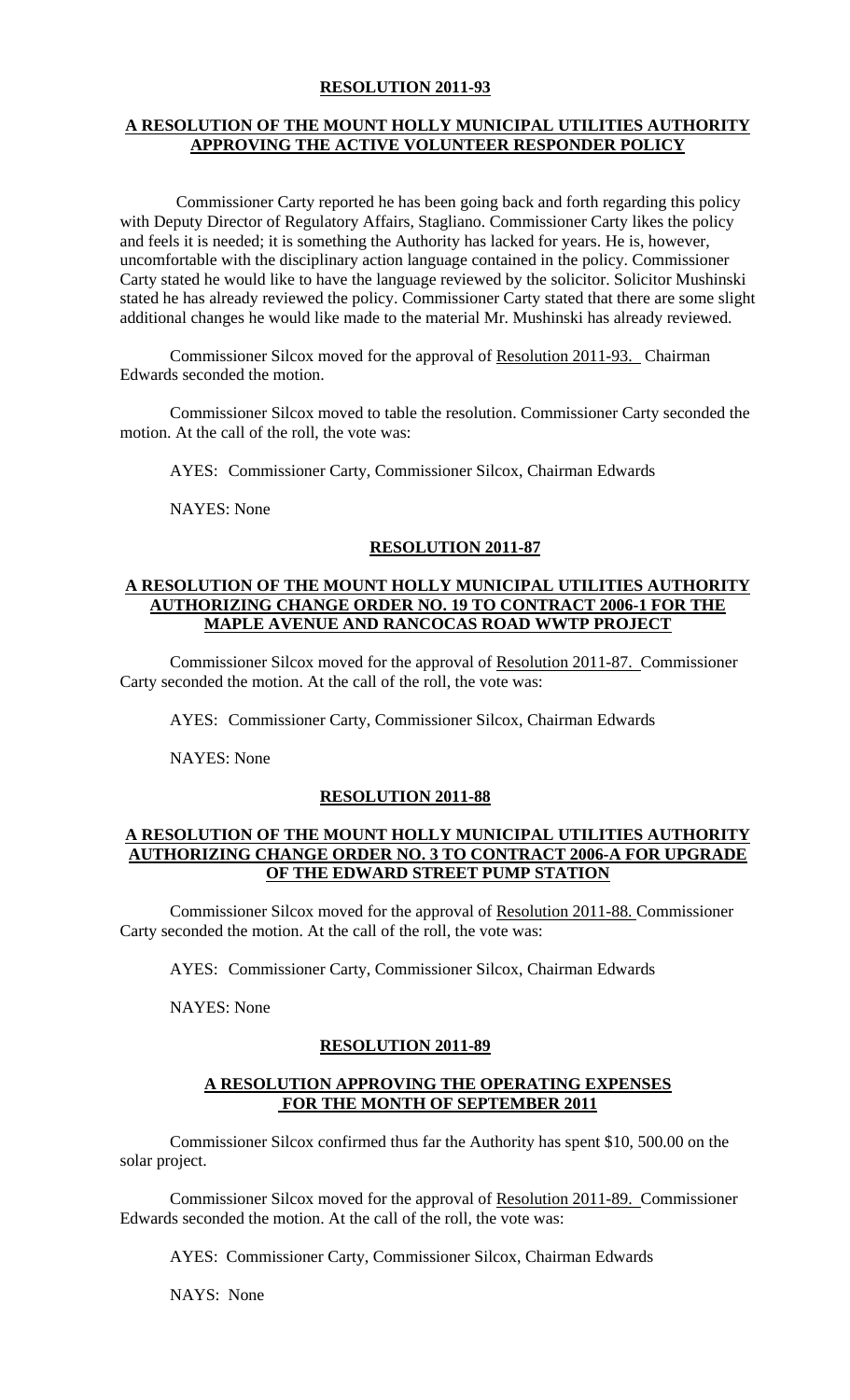## **RESOLUTION 2011-89A**

## **A RESOLUTION APPROVING THE SEWER EXPENSES FOR THE MONTH OF SEPTEMBER 2011**

Commissioner Silcox moved for the approval of Resolution 2011-89A. Commissioner Carty seconded the motion. At the call of the roll, the vote was:

AYES: Commissioner Carty, Commissioner Silcox, Chairman Edwards

NAYS: None

## **RESOLUTION 2011-90**

## **A RESOLUTION APPROVING THE EXPENDITURES FOR THE MONTH OF SEPTEMBER 2011 FROM THE IMPROVEMENT AND REPLACEMENT FUND**

Commissioner Silcox moved for the approval of Resolution 2011-90. Commissioner Carty seconded the motion. At the call of the roll, the vote was:

AYES: Commissioner Carty, Commissioner Silcox, Chairman Edwards

NAYS: None

# **RESOLUTION 2011-91**

## **A RESOLUTION APPROVING THE EXPENDITURES FOR THE MONTH OF SEPTEMBER 2011 FROM THE 2007-2010 PROJECT CONSTRUCTION FUND (PLANT EXPANSION)**

Commissioner Silcox moved for the approval of Resolution 2011-91. Commissioner Carty seconded the motion. At the call of the roll, the vote was:

AYES: Commissioner Carty, Commissioner Silcox, Chairman Edwards.

NAYS: None

# **RESOLUTION 2011-92**

### **A RESOLUTION APPROVING THE EXPENDITURES FOR THE MONTH OF SEPTEMBER 2011 FROM THE 2007-2010 CONSTRUCTION FUND (EDWARD STREET PUMP STATION)**

Commissioner Thiessen moved for the approval of Resolution 2011-92. Commissioner Silcox seconded the motion. At the call of the roll, the vote was:

AYES: Commissioner Carty, Commissioner Silcox, Chairman Edwards

NAYS: None

# **COMMUNICATIONS**

 Executive Director Dunn reported for several months he has been talking with Lockheed Martin regarding a possible upcoming project in Moorestown. Currently, Mr. Dunn has a meeting scheduled with their engineer for October 18<sup>th</sup> to discuss the project further.

 Executive Director Dunn advised the board there is an AEA meeting in November that employees of the Authority will be attending. Currently a list of employees who would be attending for the purpose of licensing is being compiled. Commissioner Carty stated he would possibly be attending. He will call Executive Director Dunn at a later time to confirm.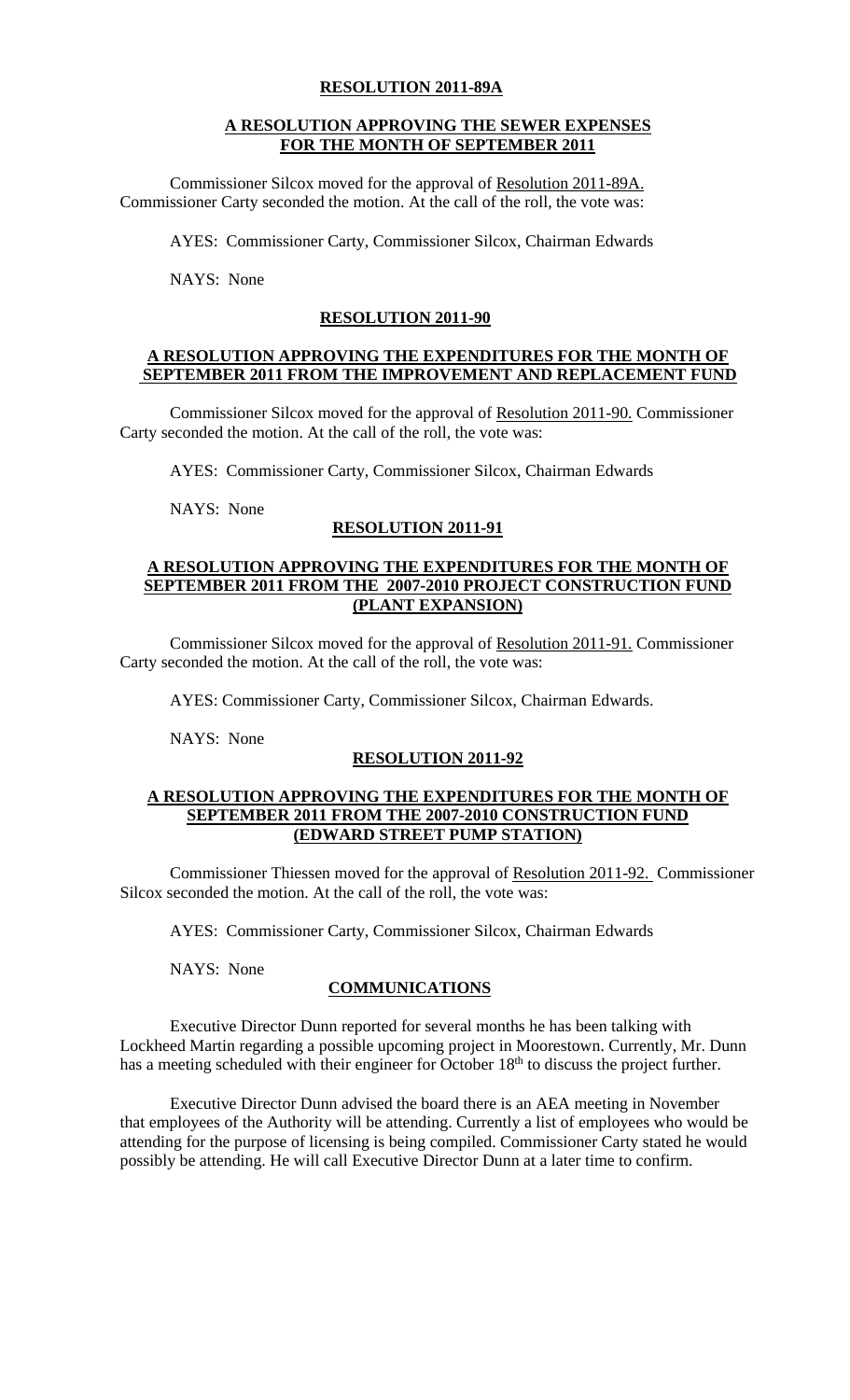# **MATTERS TO BE PRESENTED BY THE PUBLIC**

There were no matters to be presented by the public.

# **REPORT OF THE EXECUTIVE DIRECTOR**

Executive Director Dunn stated the previously adopted resolution to reject the bids for the solar power project needs to be accompanied by a resolution to rebid the project.

# **REPORT OF THE ENGINEER**

The report of the Engineer was received.

 Commissioner Silcox asked Authority Engineer Alaimo if there was any news regarding the demolition of "Gregory's" in Eastampton with the intent of rebuilding. Mr. Alaimo stated he has not heard anything at the moment. Solictor Mushinski mentioned there is also a proposal currently in the works for a 110 unit apartment building to be located at the Methvyn site in Eastampton.

# **REPORT OF THE DEPUTY DIRECTOR FOR PLANT OPERATIONS**

The report of the Deputy Director for Plant Operations was received.

# **REPORT OF THE DEPUTY DIRECTOR FOR REGULATORY AFFAIRS**

The Report of the Deputy Director for Regulatory Affairs was received.

 Deputy Director for Regulatory Affairs, Stagliano, reported he has recently attended two FEMA public assistance meetings. FEMA will be in Mount Holly soon to look at the Authority in conjunction with Mount Holly Township. Mr. Stagliano stated the Authority is looking to recoup approximately \$7,300.00 in overtime, plus whatever the equipment rental amount was during the August 2011 hurricane.

# **REPORT OF THE SOLICITOR**

The Solicitor had nothing further to report.

# **REPORT OF THE DEPUTY DIRECTOR OF FINANCE AND ADMINISTRATION**

The Report of the Deputy Director of Finance and Administration was received.

Deputy Director of Finance and Administration, Giordano, stated the Board will need to schedule a special meeting to approve the budget. Ms. Giordano and Chairman Edwards suggested several dates at an earlier hour in the day then the regular meeting time. The Commissioners in attendance agreed to October 25<sup>th</sup> at 4:00 PM. Secretary Fortner will send an email to the absent Commissioners confirming if the date of October  $25<sup>th</sup>$  is agreeable to them as well.

# **REPORT OF TREASURER**

Treasurer Tidswell had nothing to add.

# **AUTHORITY STATUS REPORT OF NEW TREATMENT FACILITY**

There was nothing further to report in regards to the status of the new treatment facility.